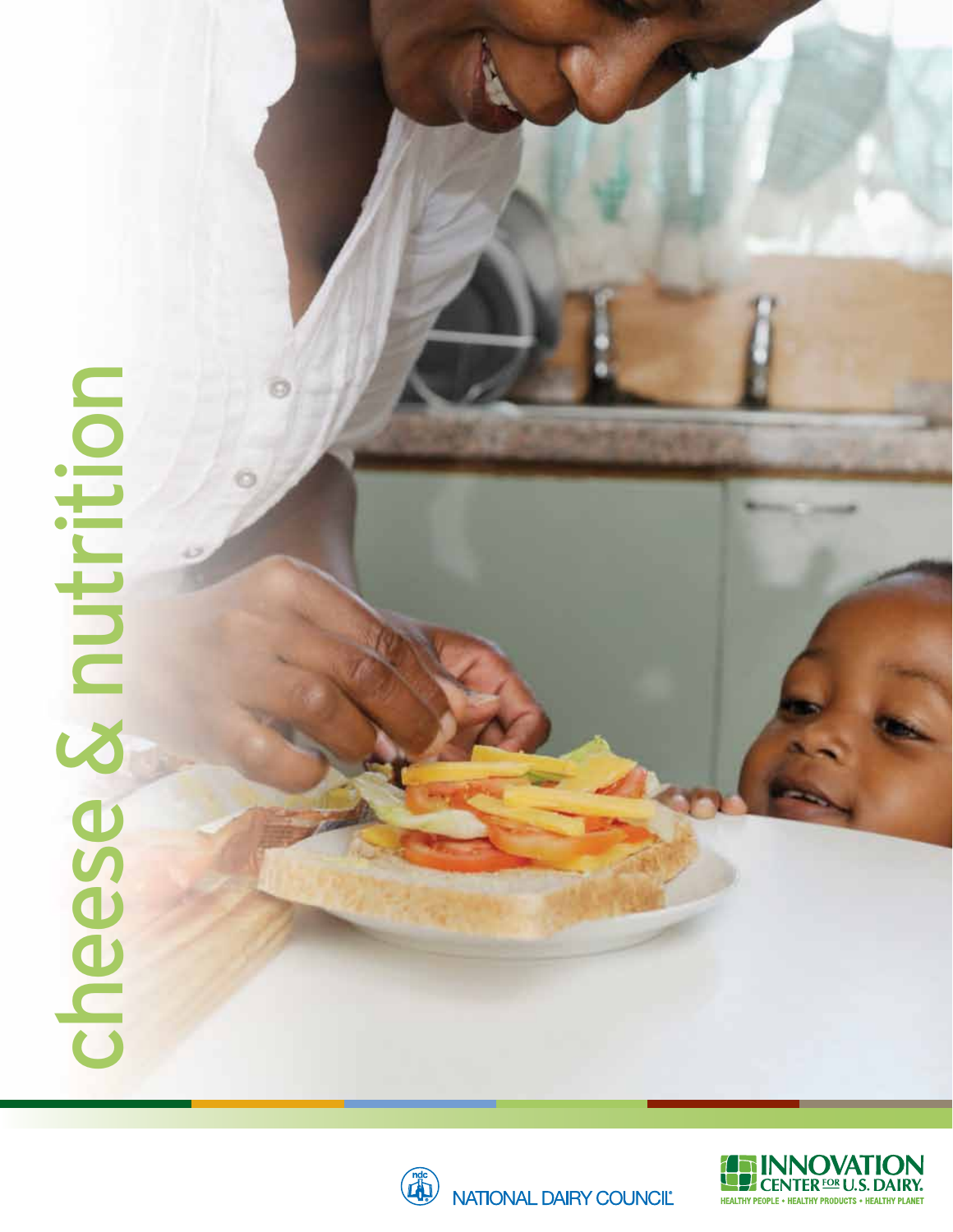# What you may not know about cheese

#### Did you know?

Cheese can fit into almost any eating plan. This brochure provides statistics, facts, nutrition information and public health considerations related to cheese and how it can help meet health and wellness needs.

#### Sixteen percent of teenagers and 26 percent of adults are reducing or not eating meat in their diets and both are looking for additional sources of protein.1

Cheese can help fill the protein gap. Cheese contributes high-quality protein as well as calcium, phosphorus and vitamin A to the American diet.

#### U.S. preteen and teenage girls 9 to 18 are at risk for not getting enough calcium according to the Institute of Medicine.<sup>2</sup>

As part of a healthy, balanced diet, cheese can help fill this gap. Most cheeses are a good to excellent source of calcium.

#### Cheese may help children eat more fruits, vegetables and whole grains.

A recent study indicates that the visible addition of cheese to various middle school menu offerings may help increase the consumption of fruits, vegetables and whole grains compared with these items without cheese.<sup>3</sup> Pairing foods with cheese potentially helps to increase total nutrient intake to improve diet quality.

#### Most cheeses are gluten-free.

Most dairy foods are gluten-free. Natural cheeses are gluten-free and in the case of cheeses that have added flavors or are processed, check the food label's ingredient list to make sure ingredients sourced from wheat, barley or rye aren't added.



#### Other countries have higher cheese consumption, yet lower incidence of hypertension and obesity.

Hypertension affects 16.5 percent of French adults compared with 31.3 percent of U.S. adults.<sup>4,5,6,7</sup>



## Fast facts

- <sup>o</sup> It takes 10 pounds of milk to make 1 pound of cheese.
- o The dairy food group is the top source of dietary calcium in the American diet.<sup>8</sup>
- Cheese is the No. 2 source of dietary calcium for Americans.8
- Cheese is more than just calcium; it also provides high-quality protein needed to help stay healthy.
- For those with lactose intolerance, cheese can be an important source of calcium. Natural cheeses such as Cheddar, Colby, Monterey Jack, mozzarella and Swiss contain minimal amounts of lactose, because most of the lactose is removed when the curds are separated from the whey in the cheese making process.
- According to the Institute of Medicine, those with lactose intolerance can rely on cheese as a source of calcium: "… virtually unrestricted amounts of reduced-fat hard cheeses with very low amounts of lactose may be ingested to ensure adequate intakes of calcium."9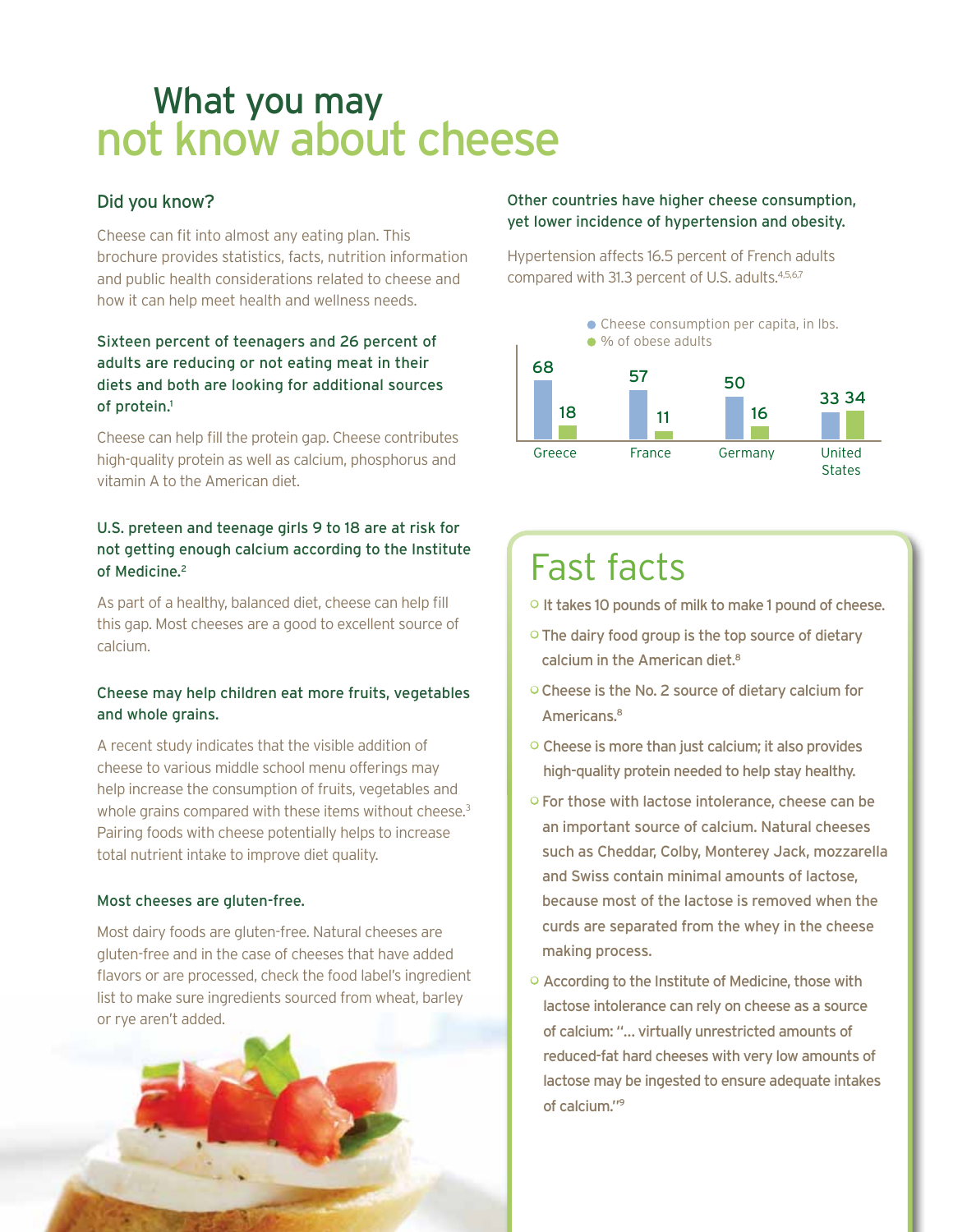# Cheese … a few simple ingredients

Cheese is a complex food made from a few simple ingredients. Cheese makers have developed thousands of varieties of cheese around the world, each with a unique taste, texture and nutritional profile. No cheese is the same — there are many standards of identity for cheese, because there are a number of ways to adjust the basic recipe to get a distinct product (e.g., Cheddar, Swiss, blue, Brie, mozzarella, etc.).

#### Natural cheese is made from four basic ingredients:

milk, salt, starter culture or "good bacteria" and an enzyme called rennet. The nutrients found in cheese (e.g., calcium, protein, phosphorus) are there because milk is the main ingredient in cheese.<sup>10</sup> Salt is needed to finish the transformation of liquid milk into enjoyable cheese. Salt also acts as a natural preservative.<sup>11</sup>

#### Process cheese is made from high-quality natural cheese

so it also provides important nutrients such as calcium, phosphorus and protein. And it can be made to have more calcium. Historically, process cheese was used to provide shelf-stable cheese for wartime and for shipping to warmer climates.<sup>12,13,14</sup>

The processing halts the aging process so the cheese maintains its flavor, texture and smoothness. Process cheese is customizable for flavor and qualities such as a smooth melt that make it a versatile, tasty and easy-to-use food. The amount of salt used impacts firmness, flavor, safety and preservation.<sup>11</sup>



## Cheese has been around for centuries and is rich in culture

- Its origins date back to ancient times when travelers from Asia are believed to have brought the art of cheese making to Europe. According to an ancient legend, the first cheese was accidentally made by an Arabian merchant who carried his milk in a pouch made from an animal's stomach. The rennet in the lining of the pouch combined with the heat of the sun and caused the milk to separate into curd and whey. That night he found that the whey satisfied his thirst, and the cheese (curd) satisfied his hunger.<sup>15</sup>
- Cheese making was common in the Roman Empire and the Romans passed on their knowledge to the rest of Europe. The art of cheese making flourished. The Pilgrims included cheese in the Mayflower's supplies for their voyage to America in 1620. Once in the New World, the craft of cheese making spread quickly.<sup>15</sup>
- The cheese making process is an art with roots going back to Biblical times, and is a sustainable and natural food that helps keep cultures, communities and families vibrant and healthy today.15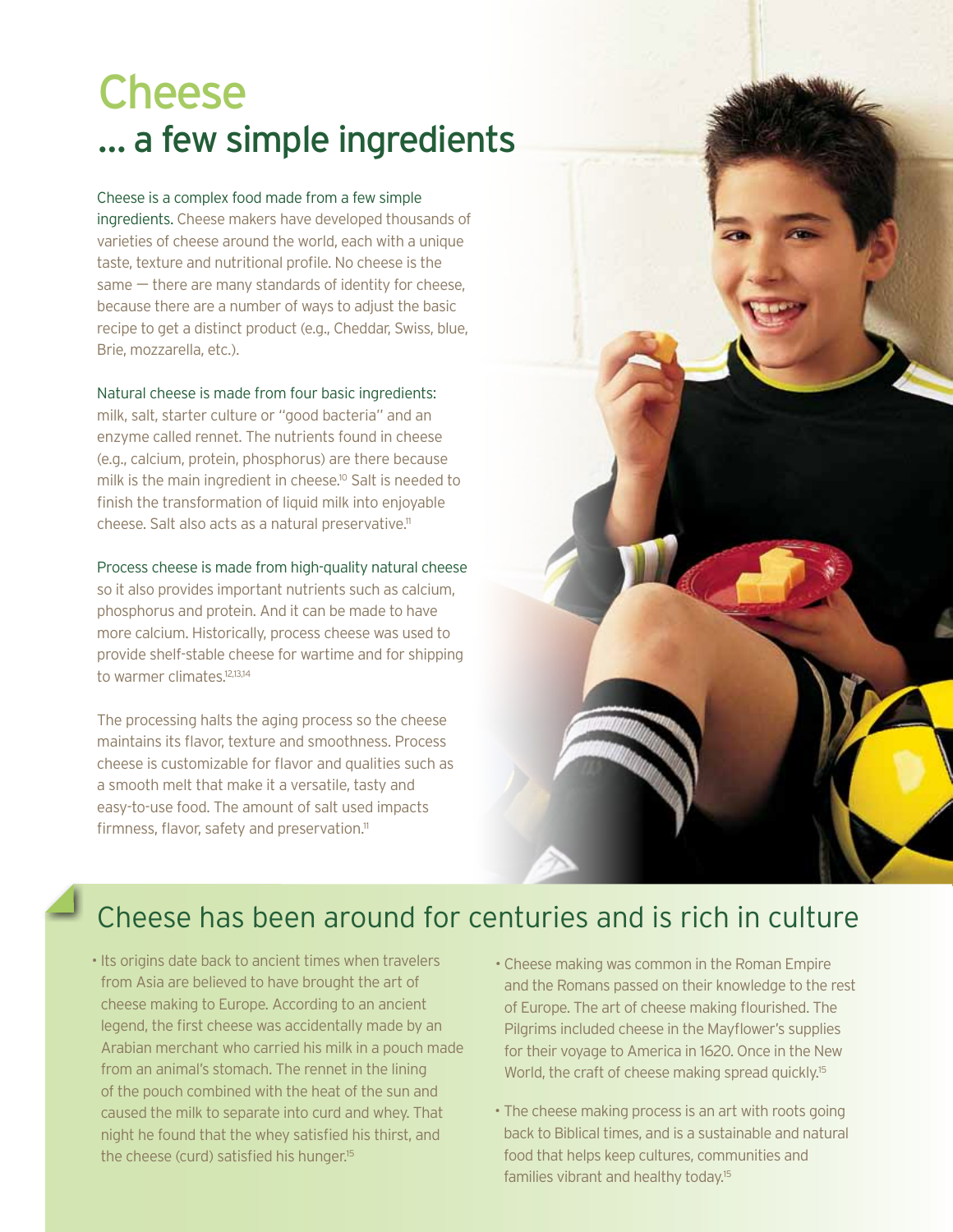# Cheese can fit into almost any eating plan

Because there are so many different types of cheese, it's a nutritious choice that easily fits into most eating plans — the Dietary Guidelines for Americans (DGA) general population recommendations and many of its meal plans; the Dietary Approaches to Stop Hypertension (DASH) diet, diabetic, Mediterranean, plant-based, vegetarian, gluten-free and low-lactose, among others.

#### What about fat?

Cheese accounts for only 9 percent of the total fat and 16 percent of the saturated fat in the U.S. diet.<sup>16</sup> Emerging research has shown simply reducing saturated fat in the diet is not associated with a decreased risk of heart disease or cardiovascular disease.17 And scientists from Harvard have identified a component in dairy fat that may reduce the risk of type 2 diabetes.<sup>18</sup>

#### What about sodium?

Salt/sodium plays an important role in cheese making. The majority of the sodium in the U.S. diet (92 percent) comes from sources other than cheese (see chart on this page).19 Cheese contributes only 8 percent of the sodium.<sup>19</sup> Salt is a vital part of the cheese making process, as it controls moisture, texture, taste, functionality and food safety. So, salt cannot be completely eliminated; however, some cheeses require less than others.



| More than 300 different cheeses in the U.S. and 2,000 <sup>20</sup> in the world can be classified into eight categories: <sup>21</sup> |                                                                                                                                                                                                                                                      |  |  |  |  |  |
|-----------------------------------------------------------------------------------------------------------------------------------------|------------------------------------------------------------------------------------------------------------------------------------------------------------------------------------------------------------------------------------------------------|--|--|--|--|--|
| <b>Blue</b>                                                                                                                             | A characteristic of varieties that develop blue or green streaks of harmless, flavor-producing<br>mold throughout the interior. Generally, veining gives cheese an assertive and piquant flavor.<br>Examples: Roquefort, Gorgonzola and Danish blue. |  |  |  |  |  |
| <b>Hard</b>                                                                                                                             | Well-aged, easily grated and primarily used in cooking. Examples: Parmesan, Romano<br>and Asiago.                                                                                                                                                    |  |  |  |  |  |
| Pasta Filata                                                                                                                            | Curds are heated and stretched or kneaded before being molded into shape. Stretches when<br>melted. Examples: mozzarella, string and provolone.                                                                                                      |  |  |  |  |  |
| <b>Processed</b>                                                                                                                        | A blend of fresh and aged natural cheeses that have been shredded, mixed and heated with<br>an addition of an emulsifier salt, after which no further ripening occurs. Examples: American<br>cheese and process cheese spreads.                      |  |  |  |  |  |
| Semi-hard                                                                                                                               | A classification of cheese based upon texture. Examples: Colby, Cheddar, Edam and Gouda.                                                                                                                                                             |  |  |  |  |  |
| Semi-soft                                                                                                                               | A wide variety of cheeses made with whole milk that melt well when cooked. Examples:<br>Monterey Jack, brick, Fontina, Havarti and Muenster.                                                                                                         |  |  |  |  |  |
| <b>Soft and Fresh</b>                                                                                                                   | Have high moisture content, typically made with the addition of lactic acid cultures.<br>Examples: cottage cheese, cream cheese, Feta, Mascarpone, ricotta and queso blanco.                                                                         |  |  |  |  |  |
| Soft-ripened                                                                                                                            | Classification of cheese based upon texture. Examples: Brie and Camembert.                                                                                                                                                                           |  |  |  |  |  |
|                                                                                                                                         |                                                                                                                                                                                                                                                      |  |  |  |  |  |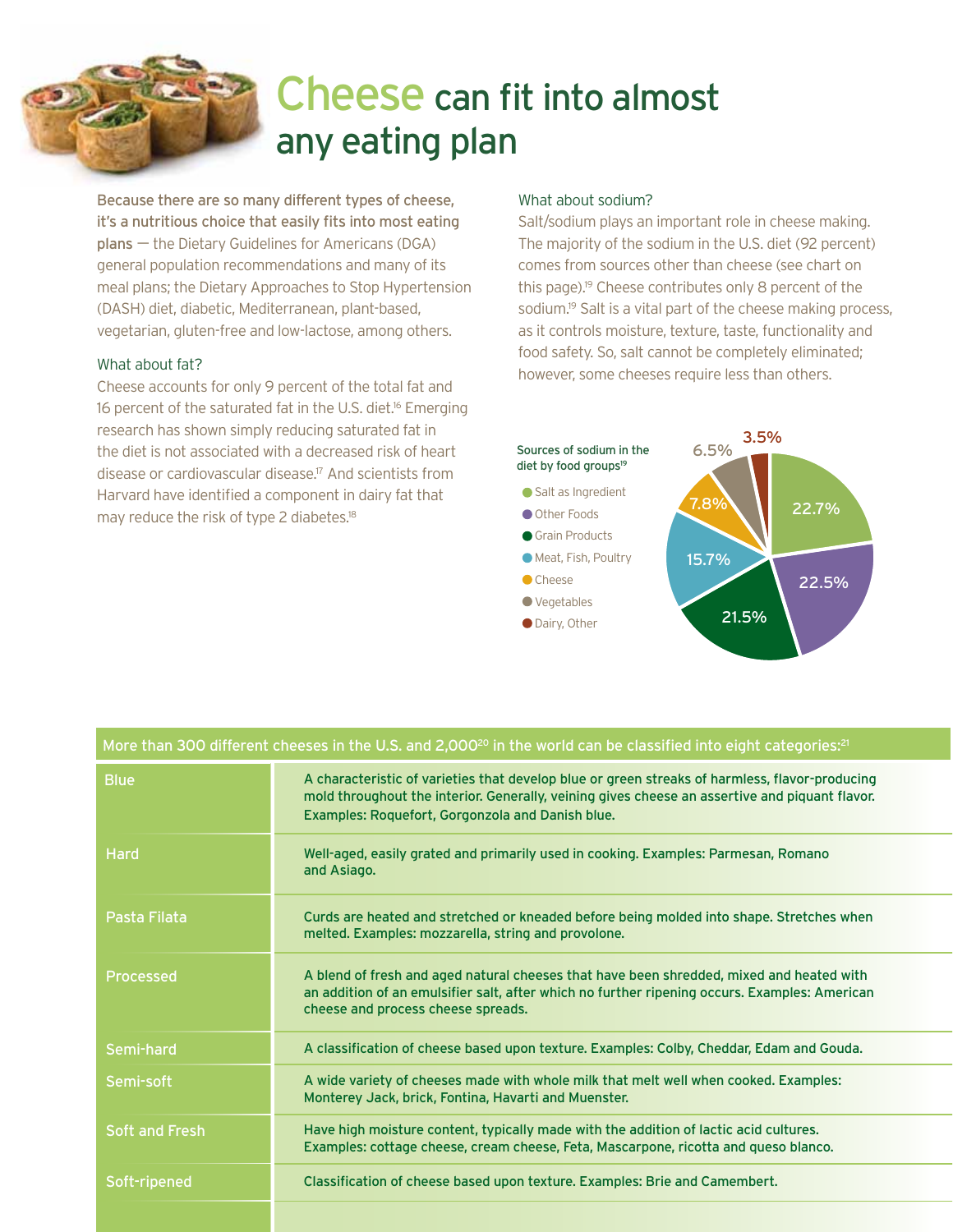

## What's your type?<sup>22</sup>

Looking to lower the sodium in your diet?

Try: Swiss, Monterey Jack, ricotta, Port de Salut or Parmesan (1 Tbsp). Also try lower sodium varieties of Colby-Jack, provolone, Muenster, mozzarella or Cheddar.

#### Watching the fat in your diet?

Try: Parmesan, Romano (grated) or part-skim mozzarella. Also try lower fat options of cottage, ricotta, Cheddar, Swiss, Parmesan, Colby, Muenster, provolone, Mexican blend\* or American (process).

#### Need more calcium in your diet?

Try: Swiss, Cheddar, ricotta, mozzarella, Monterey Jack, Gouda, queso blanco, Mexican blend\* or Colby.

#### Looking for more protein options for your diet?

Try: Swiss, cottage, ricotta, mozzarella, Monterey Jack, Cheddar, Gouda, Colby, Port de Salut, provolone, Mexican blend\* or Muenster.

Watching lactose in your diet? Try: Cheddar, Swiss, Monterey Jack or mozzarella.

\*A blend of cheeses

## Did you know?

If you are looking to lower the sodium in your diet, one tip is to choose a cheese based on firmness and age. In general, softer, less-aged cheeses require less salt than harder, aged varieties. Lower sodium and lower-fat cheeses also are available. Get more help on a cheese to meet your individual needs in the chart below.22

| Per 1 oz. (unless noted) | <b>Swiss</b>   | Monterey<br><b>Jack</b> | Ricotta,<br>part-skim<br>$\frac{1}{2}$ cup) | <b>Cheddar</b> | Mozzarella,<br>part-skim | <b>Brie</b> | Process<br>American<br>$(1$ slice/21 g) | <b>Blue</b>    |
|--------------------------|----------------|-------------------------|---------------------------------------------|----------------|--------------------------|-------------|-----------------------------------------|----------------|
| <b>Calories</b>          | 106            | 104                     | 171                                         | 114            | 72                       | 95          | 79                                      | 100            |
| Protein                  | 8 <sub>g</sub> | 7 <sub>g</sub>          | 14 <sub>g</sub>                             | 7 <sub>g</sub> | 7 <sub>g</sub>           | 6g          | 5 <sub>g</sub>                          | 6 <sub>g</sub> |
| Calcium                  | 224 mg         | 209 mg                  | 337 mg                                      | 204 mg         | 222 mg                   | 52 mg       | 116 mg                                  | 150 mg         |
| <b>Phosphorus</b>        | 161 mg         | $124 \text{ mg}$        | 227 mg                                      | 145 mg         | $131 \text{ mg}$         | 53 mg       | 108 mg                                  | 110 mg         |
| Fat                      | 8 <sub>g</sub> | 8 <sub>g</sub>          | 10 <sub>q</sub>                             | 9 <sub>g</sub> | 4.5 <sub>g</sub>         | 8 g         | 7 <sub>g</sub>                          | 8 g            |
| Sodium                   | 54 mg          | 150 mg                  | 155 mg                                      | 176 mg         | $175 \text{ mg}$         | 178 mg      | 263 mg                                  | 395 mg         |
| Lactose                  | 0.02 g         | 0.14 g                  | 0.38 g                                      | 0.07 g         | 0.32 g                   | 0.13 g      | 0.11 g                                  | 0.14 g         |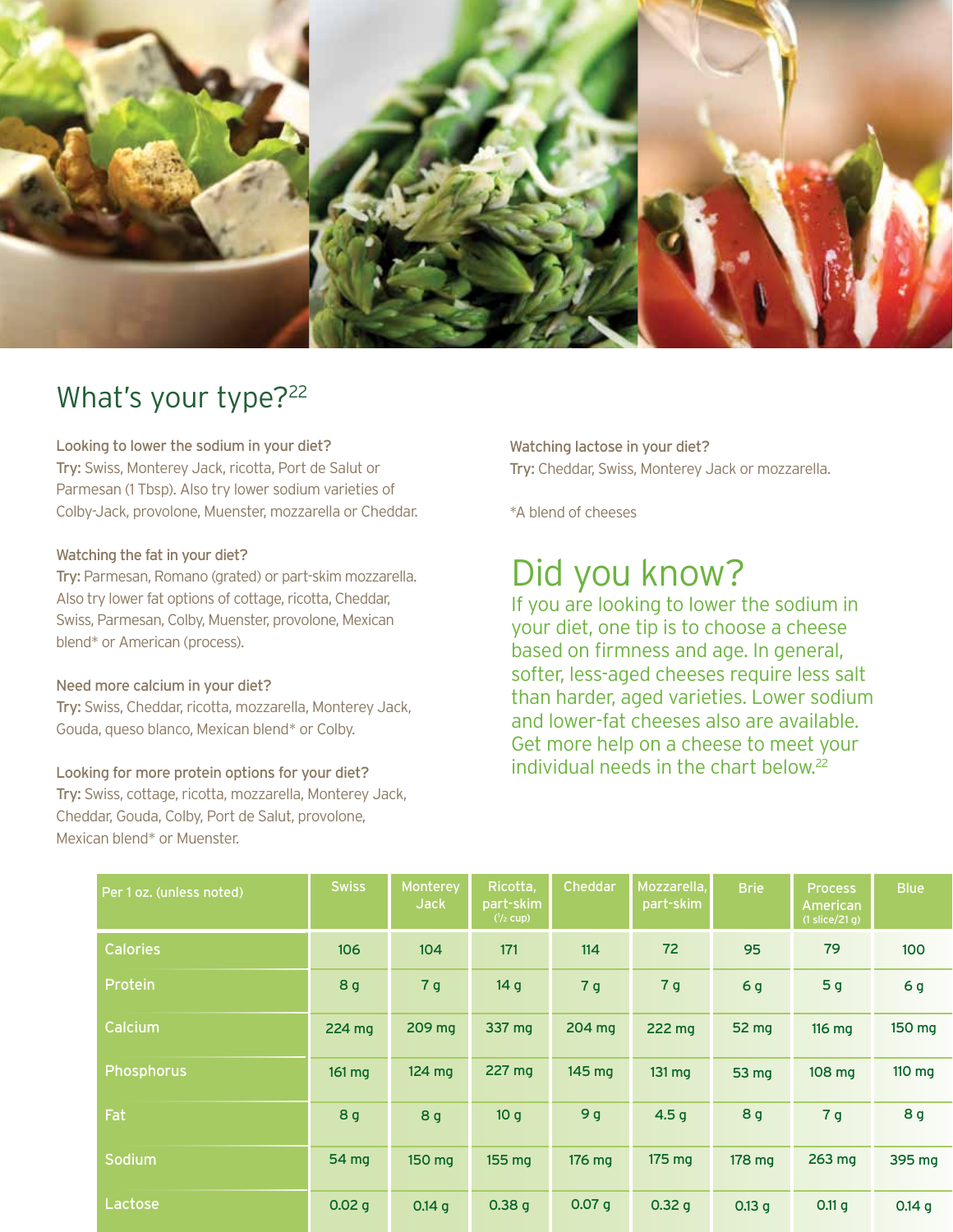# There's a place for cheese in a healthy eating plan

The 2010 Dietary Guidelines for Americans recommends three servings of low-fat or fat-free milk and milk products each day and states: "Moderate evidence shows that intake of milk and milk products is linked to improved bone health, especially in children and adolescents and is associated with a reduced risk of cardiovascular disease and type 2 diabetes and with lower blood pressure in adults."<sup>23</sup>

The Guidelines and other health authorities encourage sodium reduction. As part of sodium reduction, it is important not to lose sight of the fact that overall diet quality and lifestyle behaviors can positively affect blood pressure and related risks. The Guidelines recognizes that diet and lifestyle changes may help lower blood pressure.<sup>23</sup>

When it comes to cheese, focus is sometimes misplaced on sodium content. Cheese contributes many essential nutrients to Americans' diets — it's the No. 2 source of calcium and a valuable source of protein, phosphorus, vitamin A and zinc.<sup>8,16</sup> Cheese contributes only 8 percent of the sodium, 9 percent of total fat and 5 percent of total calories to the U.S. diet.<sup>16,19</sup>

Diet quality and lifestyle changes, not just less sodium Consuming recommended amounts of potassium, losing

excess weight, increasing physical activity and eating a healthful diet, in addition to meeting recommended sodium intakes, may help lower risk for high blood pressure.<sup>23</sup>

#### Often overlooked: potassium and blood pressure management

High intake of sodium can be linked to increased prevalence of high blood pressure in the United States, but dietary potassium can lower blood pressure by blunting the adverse effects of sodium.23,24 Potassium found in fruits, vegetables and milk products (i.e., milk and yogurt) can contribute to blood pressure control. Few Americans, including all age and gender groups, consume potassium in amounts recommended.23

#### DASH delivers low sodium, high potassium and balanced approach

Americans can achieve sodium and potassium recommendations by following the Dietary Approaches to Stop Hypertension (DASH) eating plan. Within the context of a reduced-fat diet, a DASH diet  $-$  rich in fruits, vegetables and predominantly low-fat dairy products (including an average of 1 ounce of regular cheese each  $day$ ) — was found to lower blood pressure to a greater extent than a diet rich in fruits and vegetables, but devoid of dairy.25,26

## A closer look at cheese makers' efforts to decrease sodium

- Quality and food safety are primary concerns for cheese makers.
- A natural preservative, salt plays a vital role in the safe manufacturing of cheese and its post-production integrity. Control of factors that affect salt content in cheese are a critical part of the cheese making process to ensure quality.
- Cheese makers are working to control variability to better control sodium levels. Variability can result from processing conditions, cheese type, form (e.g., string, shreds, slices, bricks) and, in the case of process cheese, different standards of identity.
- A recent study confirmed that actual sodium levels can be lower than reported on labels, indicating an opportunity to control variability for consistently lower sodium and better quality cheeses.<sup>27</sup>

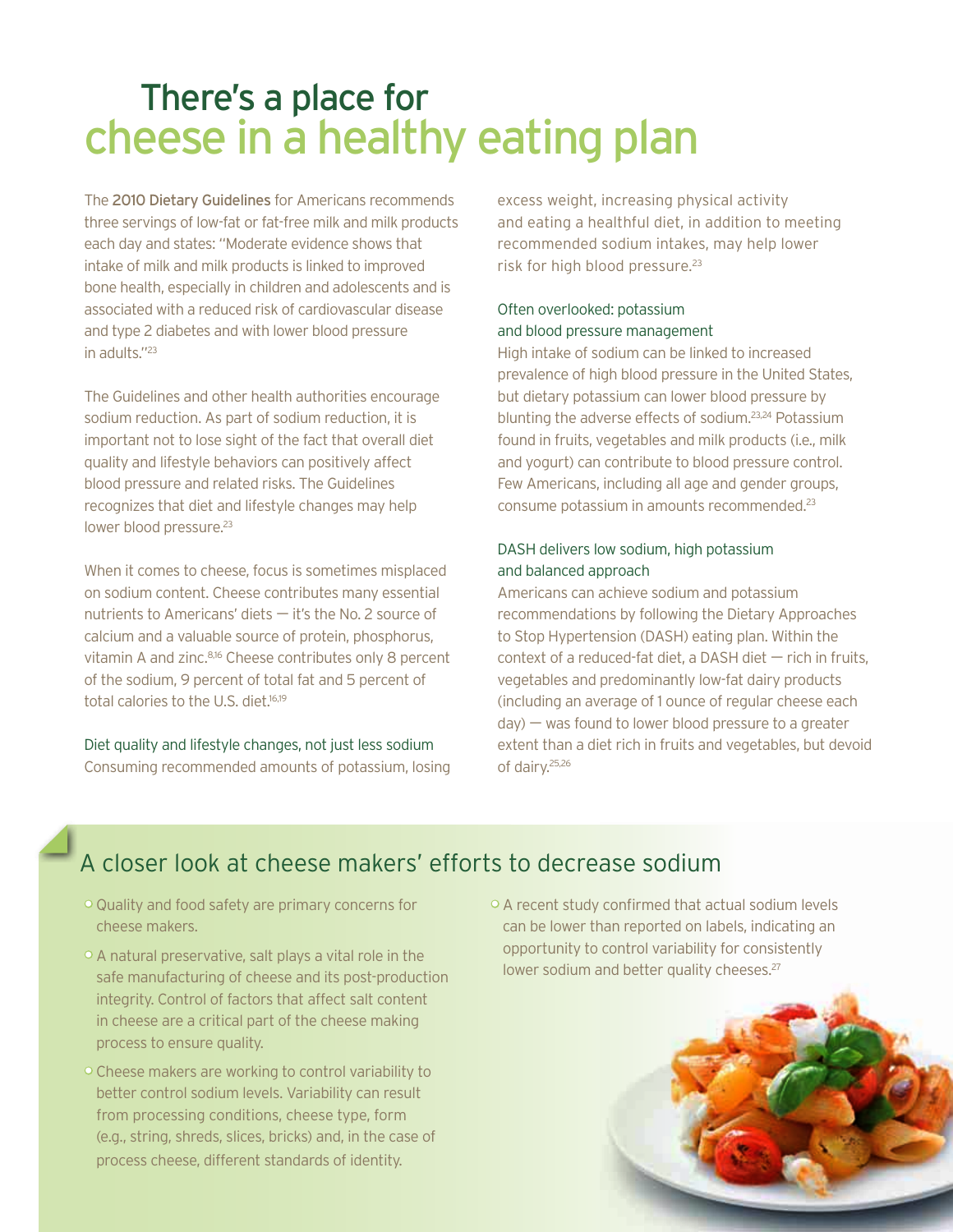# Public health FAQs

#### What is the National Salt Reduction Initiative?<sup>28</sup>

• The National Salt Reduction Initiative (NSRI) is a New York City-led partnership of cities, states and 19 national health organizations designed to help companies voluntarily reduce the salt levels in 62 categories of packaged food and 25 classes of restaurant food. The intent of the initiative is to reduce the salt in packaged and restaurant foods by 25 percent over five years, which is expected to reduce the nation's sodium intake by 20 percent.

The following chart demonstrates analytical sodium levels determined in a recent largest-of-its-kind, blinded study compared with NSRI target levels for 2012 and 2014.

| <b>Type of Cheese</b>  | Sodium Study<br>(mg of $Na/100q$ ) | NSRI 2012 Target<br>(mg of Na/100 g) | <b>NSRI 2014</b><br><b>Target</b><br>(mg of $Na/100q$ ) |
|------------------------|------------------------------------|--------------------------------------|---------------------------------------------------------|
| Cheddar                | 615                                | 630                                  | 600                                                     |
| Mozzarella*            | 666                                | 630                                  | 600                                                     |
| <b>Process singles</b> | 1.242                              | 1.250                                | 1.040                                                   |

\*Low-moisture part-skim mozzarella

#### Is the cheese industry willing to adopt a targeted approach to sodium reduction?

While a variety of individual cheese manufacturers or food companies that make cheese may commit to a "targeted approach" to sodium reduction for their products, the industry at large is not adopting a targeted approach, and here's why:

Cheese is not one single food  $-$  in the U.S., there are many standards of identity for cheese. Cheeses differ by type, form and variety in their sodium levels and other properties (fat level, moisture level, etc.), so you can't put a blanket sodium reduction on cheese, since cheese is not one single food. For example, Swiss cheese naturally has a low level of sodium and is considered a low-sodium food. A blanket reduction of 25 percent would potentially risk taste/texture changes and food spoilage.

#### Why not eliminate sodium completely?

- Substituting sodium chloride (salt) with salt substitutes is not a fail-safe solution to reduce sodium in cheese. Salt influences the activity of enzymes and microorganisms; therefore, it affects critical aspects of the cheese, including taste, consumer acceptance, food safety, shelf life, body and texture.
- Use of potassium chloride is an option; however, it is known to add bitter flavors to foods, so its potential use is limited. Other replacement options also are being explored. More work is needed for widespread use of potassium and other alternatives to sodium.

## Dairy industry working voluntarily to address sodium in cheese

Despite the fact that cheese contributes only 8 percent of sodium to the U.S. diet, cheese makers are working together to proactively address public health as well as meet people's needs and lifestyles. Cheese makers continue to lead process control and product innovations as part of the solution to help lower sodium  $-$  all while maintaining strict expectations for food safety and taste.

#### What are examples of industry actions? Collectively, the industry has:

- Spearheaded an independent, blinded study to determine benchmark analytic sodium levels in commonly consumed cheeses to establish industry best practices to improve process controls and thus reduce sodium
- Reduced commodity mozzarella salt content from 2.0 percent to 1.6 percent to meet USDA specifications
- Formulated reduced-fat and reduced-sodium process cheese and blended cheese for commodity purchase by schools, containing 200 to 300 mg of sodium per 28-gram serving
- Innovated cheese packaging to help people with portion control and calorie intake
- Introduced more than 200 new cheese products since 2007 that are reduced-fat, low-fat or fat-free